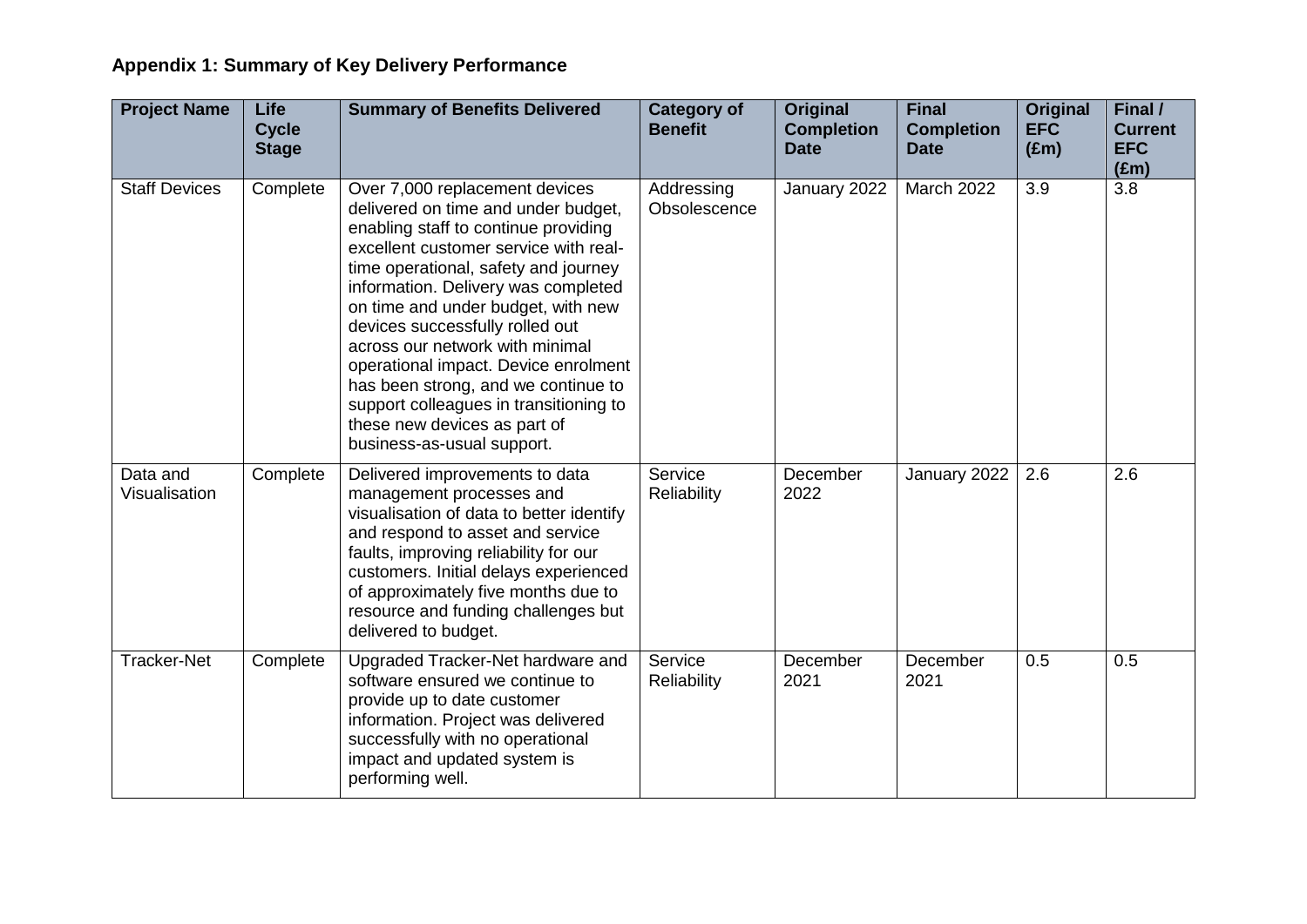| Body Worn<br>Cameras                        | Complete | Delivery of 4,500 body-worn video<br>cameras to our customer-facing staff<br>to improve perception of safety.<br>Footage has supported legal<br>proceedings and project was<br>delivered under budget                                                                                                                                                                                                                                                                                                                                                                                         | Safety and<br>Security        | January 2022 | February<br>2022 | 3.6 | 3.1 |
|---------------------------------------------|----------|-----------------------------------------------------------------------------------------------------------------------------------------------------------------------------------------------------------------------------------------------------------------------------------------------------------------------------------------------------------------------------------------------------------------------------------------------------------------------------------------------------------------------------------------------------------------------------------------------|-------------------------------|--------------|------------------|-----|-----|
| <b>LU Control</b><br>Centre – Video<br>Wall | Complete | Replacement of failing hardware and<br>software in our control centre has<br>improved our operational resilience<br>and our ability to respond effectively<br>to incidents. This project delivered<br>successfully over two weeks, with<br>minimal disruption to operations and<br>was delivered under budget as<br>several risks did not materialise.                                                                                                                                                                                                                                        | Service<br><b>Reliability</b> | May 2021     | May 2021         | 0.5 | 0.4 |
| Asset<br><b>Condition Data</b>              | Complete | Undertaking condition surveys of<br>mechanical assets at stations,<br>depots, and operational buildings to<br>improve our ability to maintain our<br>assets, enhance safety assurance<br>levels and increase accuracy in<br>contract valuations and future<br>maintenance requirements. This<br>project was not able to deliver the full<br>planned scope of works due to<br>resource shortages but did complete<br>the most critical work. The project<br>was stopped in March 2022 to<br>incorporate future asset data<br>improvement work into a larger<br>programme of data improvements. | Addressing<br>Obsolescence    | March 2022   | March 2022       | 1.2 | 0.3 |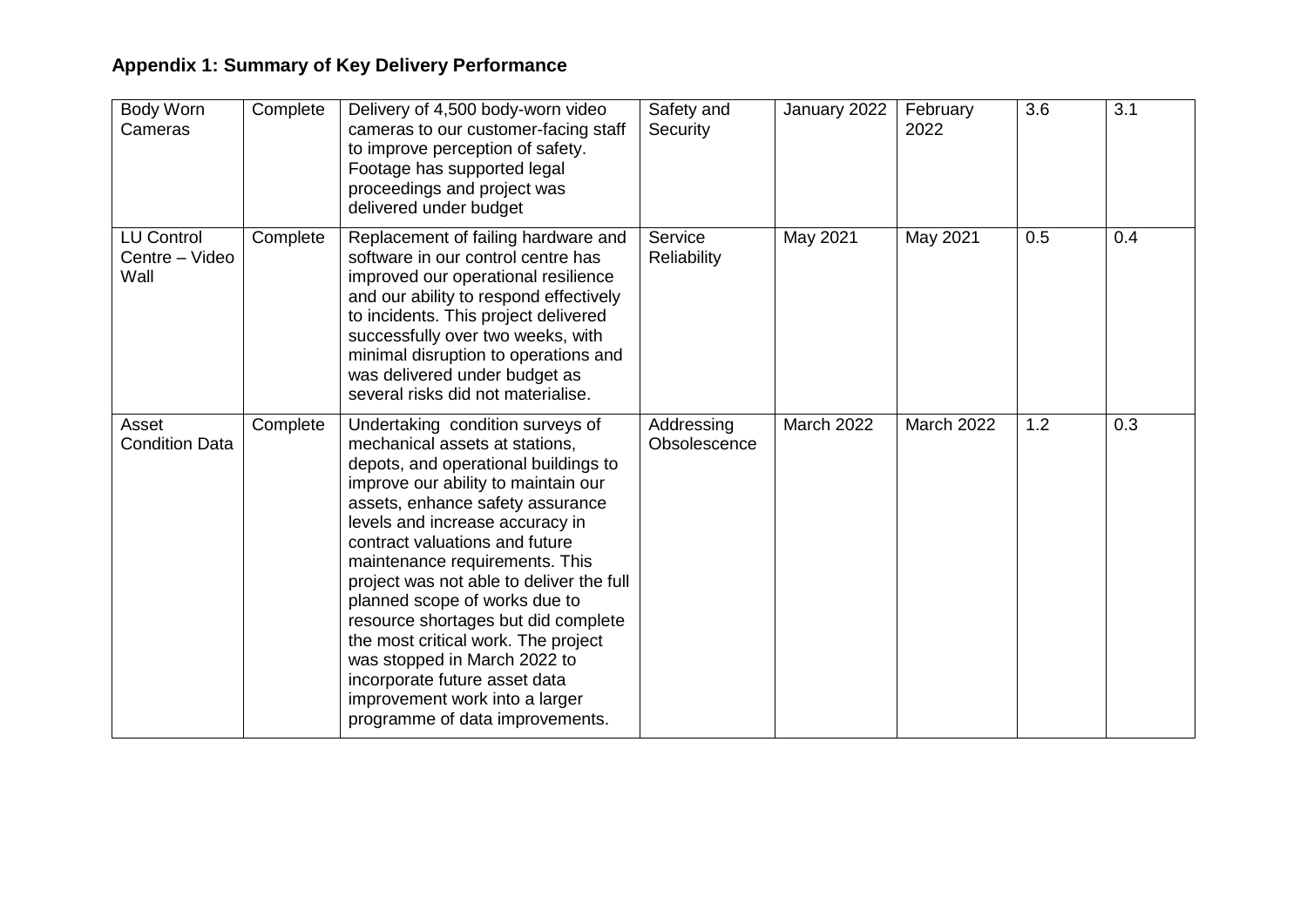| Wi-Fi at<br><b>Stations</b>           | Complete | New Wi-Fi at thirteen stations will<br>improve our customer offer,<br>improved operational<br>communications, and improved our<br>ability to maximise advertising<br>revenue. This project delivered new<br>Wi-Fi capability at thirteen stations<br>from 2019 to April 2022. The project<br>was significantly delayed, primarily<br>due to access difficulties at key<br>Crossrail stations such as Bond<br>Street. The project was closed in<br>April 2022, with minor activation<br>works to be completed as part of final<br>Crossrail works. | Efficiency<br>Improvements | <b>March 2022</b> | April 2022        | 21.7 | 21.7 |
|---------------------------------------|----------|---------------------------------------------------------------------------------------------------------------------------------------------------------------------------------------------------------------------------------------------------------------------------------------------------------------------------------------------------------------------------------------------------------------------------------------------------------------------------------------------------------------------------------------------------|----------------------------|-------------------|-------------------|------|------|
| Feasibility<br>Studies/Minor<br>Works | Closed   | Removed from Programme                                                                                                                                                                                                                                                                                                                                                                                                                                                                                                                            | N/A                        | N/A               | N/A               | 8.5  | 0.0  |
|                                       |          | <b>Completed Projects Sub-Total</b>                                                                                                                                                                                                                                                                                                                                                                                                                                                                                                               |                            |                   |                   | 43.1 | 32.0 |
| Connect                               | Delivery | The Connect Project is replacing the<br>software and hardware that supports<br>our operational communications,<br>allowing us to continue to safety run<br>our services. The EFC of Connect<br>has decreased by £6.7m due to a<br>combination of reduced hardware<br>supply costs and a reduction in risk<br>exposure as the project has<br>progressed. Project delivery is<br>progressing well, with over 100 of<br>293 new major hardware installations<br>now complete and the works remain<br>on track to complete in March 2025.             | Addressing<br>Obsolescence | March 2025        | <b>March 2025</b> | 99.6 | 92.9 |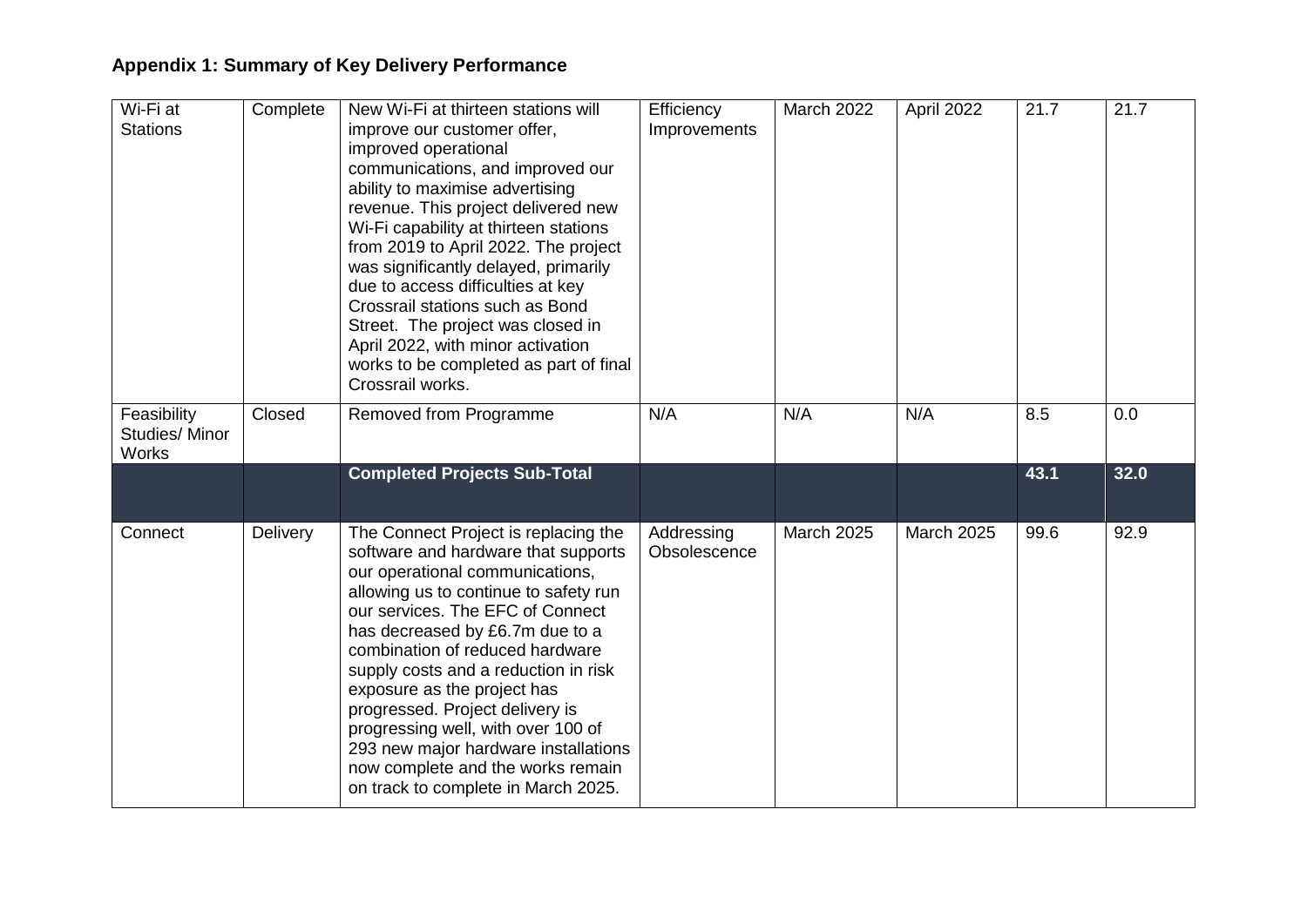| Asset<br>Management<br>Information<br><b>Systems</b><br>(AMIS) | <b>Delivery</b> | AMIS will improve our ability to<br>maintain our assets in a state of<br>good repair, by introducing a single<br>consolidated asset management<br>system. We have now built and<br>tested the new software platform and<br>are now in the process of migrating<br>our asset information to the new<br>system. The EFC has risen by £5.4m<br>since our last submission, primarily<br>due to supplier performance issues<br>which have also led to delays in<br>delivery of over a year. We are<br>working to mitigate this increase by<br>bringing additional phases of the<br>work in-house and undertaking a full<br>review of the scope and delivery plan<br>to seek further efficiencies. The<br>project is scheduled for completion in<br>mid-2023. | Efficiency<br>Improvements | April 2022 | <b>July 2023</b> | 20.3 | 25.7 |
|----------------------------------------------------------------|-----------------|---------------------------------------------------------------------------------------------------------------------------------------------------------------------------------------------------------------------------------------------------------------------------------------------------------------------------------------------------------------------------------------------------------------------------------------------------------------------------------------------------------------------------------------------------------------------------------------------------------------------------------------------------------------------------------------------------------------------------------------------------------|----------------------------|------------|------------------|------|------|
|----------------------------------------------------------------|-----------------|---------------------------------------------------------------------------------------------------------------------------------------------------------------------------------------------------------------------------------------------------------------------------------------------------------------------------------------------------------------------------------------------------------------------------------------------------------------------------------------------------------------------------------------------------------------------------------------------------------------------------------------------------------------------------------------------------------------------------------------------------------|----------------------------|------------|------------------|------|------|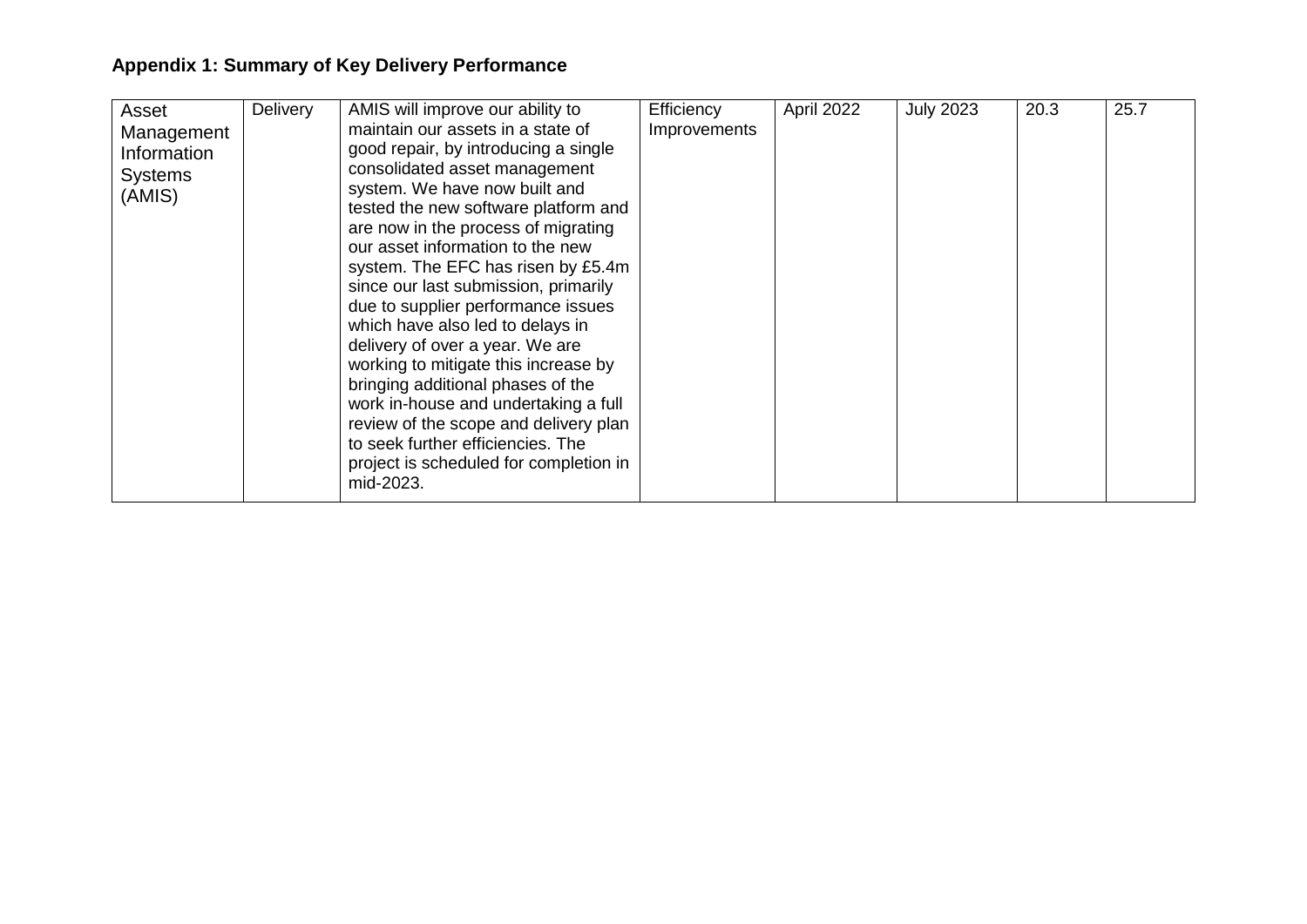| <b>Station</b><br>Security<br>Technology<br>Integration<br>Programme<br>(SSTIP) | <b>Delivery</b> | SSTIP will improve our ability to<br>respond to critical incidents on the<br>network, helping us keep our<br>customers safe. The project will also<br>improve our General Data Protection<br>Regulation compliance levels across<br>London Underground. The delivery of<br>SSTIP has been delayed by around<br>four months since our last<br>submission. This is due primarily to<br>resource shortages and delays<br>related to the coronavirus pandemic.<br>Accompanied by increased material<br>costs, this has led to an EFC<br>increase of £1.6m since our last<br>submission. | Safety and<br>Security     | November<br>2024  | February<br>2025  | 38.4 | 40  |
|---------------------------------------------------------------------------------|-----------------|-------------------------------------------------------------------------------------------------------------------------------------------------------------------------------------------------------------------------------------------------------------------------------------------------------------------------------------------------------------------------------------------------------------------------------------------------------------------------------------------------------------------------------------------------------------------------------------|----------------------------|-------------------|-------------------|------|-----|
| Revenue<br>Protection<br>Programme                                              | <b>Delivery</b> | The Revenue Protection programme<br>consists of four projects aimed at<br>improving our ability to tackle fare<br>evasion. We are the process of<br>closing two of these projects and are<br>closely monitoring the benefits of<br>these changes. The programme is on<br>target to complete in March 2023,<br>and EFC has reduced by £1.6m<br>since our last submission due to<br>efficiency savings across the<br>Programme.                                                                                                                                                       | Efficiency<br>Improvements | <b>March 2023</b> | <b>March 2023</b> | 3.4  | 1.6 |